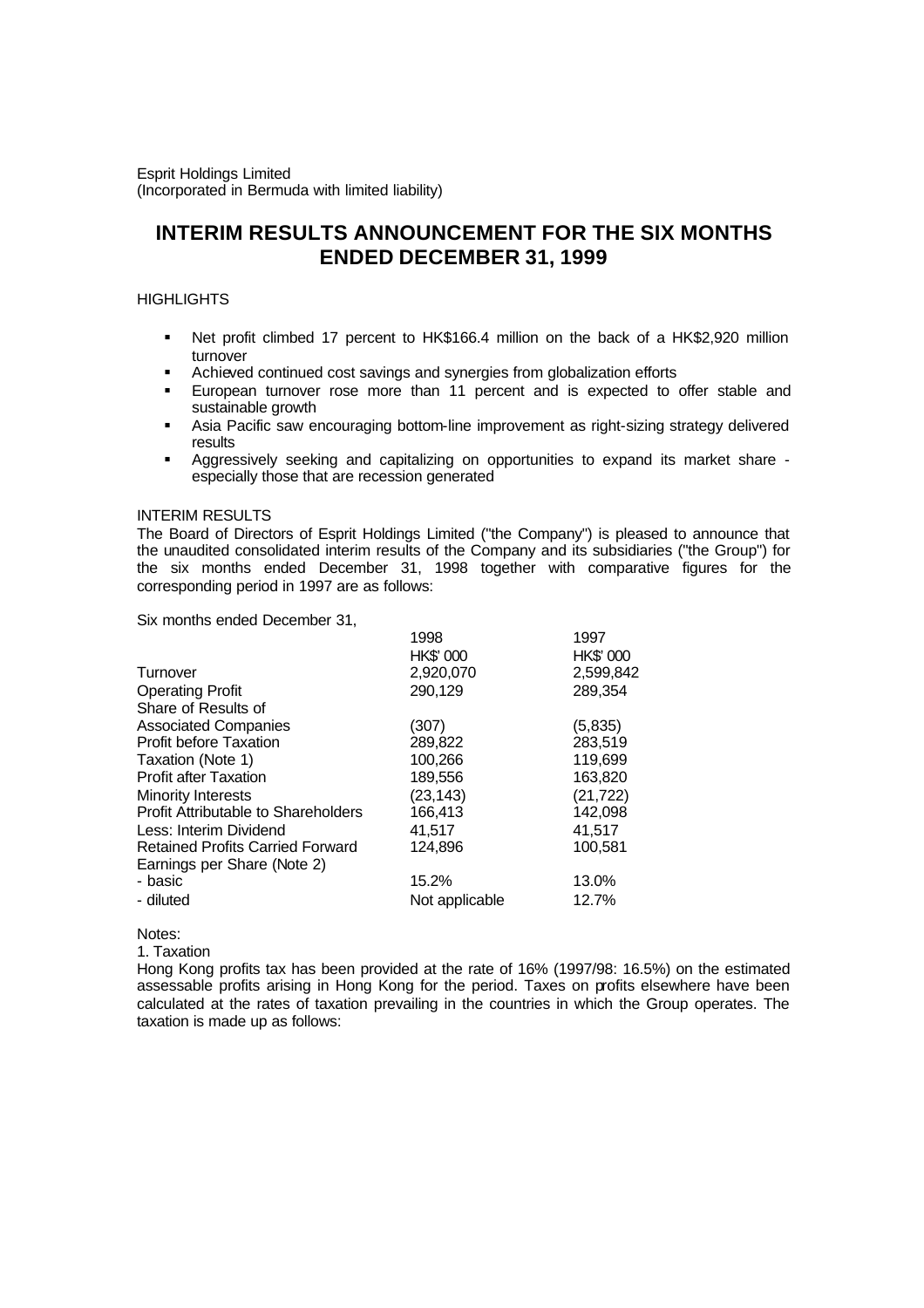Six months ended December 31,

|                                             | 1998             | 1997      |  |
|---------------------------------------------|------------------|-----------|--|
|                                             | <b>HK\$' 000</b> | HK\$' 000 |  |
| The Group:                                  |                  |           |  |
| Hong Kong Profits Tax                       | 20,660           | 14,446    |  |
| <b>Overseas Taxation</b>                    | 79,606           | 105,341   |  |
|                                             | 100.266          | 119,787   |  |
| Share of Taxation of an Associated Company: |                  |           |  |
| Overseas Taxation - (88)                    | 100,266          | 119,699   |  |

#### 2. Earnings per Share

The calculation of the basic earnings per share is based on the unaudited profit attributable to shareholders of HK\$166,413,000 (1997/98: HK\$142,098,000) and the weighted average of ordinary shares in issue 1,092,545,579 (1997/98: 1,092,241,246 ordinary shares) during the period.

No dilution was resulted on the earnings per share for the period after taking into the potential dilutive effect of share options granted under the Share Option Scheme. The calculation of the diluted earnings per share for the six-month period ended December 31, 1997 was based on the Group's profit attributable to shareholders of HK\$142,098,000 and the weighted average number of 1,115,513,677 shares in issue, adjusted for the potential dilutive effect of share options granted.

#### INTERIM DIVIDEND

The directors have declared an interim dividend of 3.80 cents per share in cash in respect of the six months ended December 31, 1998 to be paid to those shareholders whose names appear on the Register of Members of the Company at close of business on April 16, 1999 ('Shareholders'), with a scrip alternative to offer the right to Shareholders to elect to receive such interim dividend wholly or partly by allotment of new shares credited as fully paid in lieu of cash (the 'Scrip Dividend Scheme').

A circular containing details of the Scrip Dividend Scheme together with the relevant election form will be sent to Shareholders on or about April 16, 1999. The Scrip Dividend Scheme is conditional upon the granting by the Listing Committee of The Stock Exchange of Hong Kong Limited of the listing of and permission to deal in the new shares to be issued pursuant thereto. The relevant dividend warrants and certificates for the new shares to be issued pursuant to the Scrip Dividend Scheme will be dispatched to the Shareholders on May 20, 1999.

#### CLOSURE OF REGISTER OF MEMBERS

The Register of Members of the Company will be closed from April 12, 1999 to April 16, 1999, both days inclusive, during which period no transfer of shares will be registered.

In order to qualify for the interim dividend, all transfer documents accompanied by the relevant share certificates must be lodged with the Company's share registrars, Secretaries Limited, at 5th Floor, Wing On Centre, 111 Connaught Road Central, Hong Kong no later than 4:00 p.m. on April 9, 1999.

#### BUSINESS REVIEW AND OUTLOOK

review of operations

We are proud of our achievements in the first six months.

First, the numbers. We saw growth in our top-line and bottom-line. Net sales for the Group increased 12 percent to HK\$2.9 billion and profit attributable to shareholders increased by 17 percent to HK\$166.4 million. Our operating profit was HK\$290.1 million while earnings per share grew 17 percent to 15.2 cents. The Directors have recommended an interim dividend of 3.80 cents per share with a scrip dividend alternative (no dividends were declared at the end of FY97/98).

In terms of corporate initiatives, our secondary listing on the London Stock Exchange in December 1998 deserves mention. The straightforward reason for the listing was to underline the Group's commitment to Europe and to highlight Esprit's presence in a region that contributes to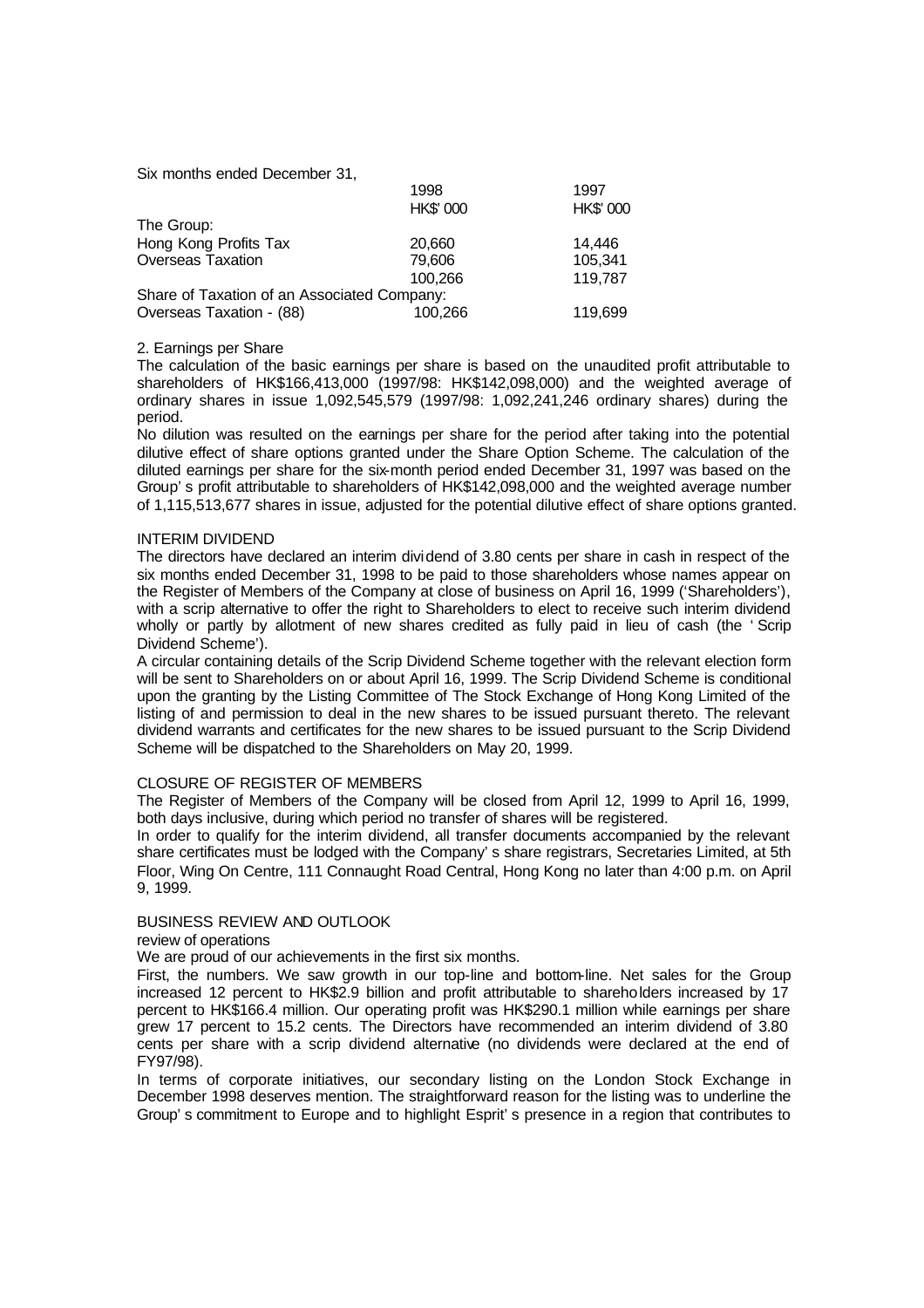two thirds of the Group's turnover. A listing in Europe would also help to enhance the value of the brand and the Group through a symbolic dwelling

among European investors. No new shares were issued for the secondary listing. But we are now in London. We are firmly in Europe.

Europe saw steady, healthy and sustainable growth - exceeding 11 percent in turnover in local currency terms - during the period under review. This vindicates the "spirited expansion" strategy that we mentioned in our 1997/98 annual report. We have a good mix of business in the region, with wholesale accounting for 65 percent. The Group's retail business accounts for 35 percent of turnover and will be expanded in established markets.

Esprit's growth outperformed the industry's negative growth:

- ß Our wholesale business increased by 15 percent in local currency terms.
- Men's wear saw revenue growth of more than 50 percent. This as yet underdeveloped product segment offers much potential. It currently accounts for less than 10 percent of Group turnover, trailing behind ladies' wear, accessories and kids' wear.
- ß We are on target with our January 1999 launch of bodywear, in collaboration with Triumph.
- **Also on target, we doubled our sales footage in France. And we are pleased to see a big** jump in retail turnover compared to the corresponding period last year.
- **•** In Germany, there were no surprises. Retail turnover grew by 15 percent. We expanded our retail presence by 1,600 square metres, an increase of more than 10 percent from June 1998.

Asia Pacific continued to see us in toughing-it-out mode. Our clear strategy: minimize losses in poor-performance markets while maximizing market share in good-opportunity markets. Consequently, we saw encouraging results in the region's bottom-line.

We re-defined our loss markets of South Korea and Japan. We scaled back to one store in South Korea and we untied our knot with Taka-Q in Japan.

We did have a bright spot though - Australia registered growth in excess of 40 percent in local currency terms. And for this market, there will be added push for the wholesale business, which is a low-cost growth strategy.

Taiwan, Singapore and Malaysia all saw turnover rise by 5 to 10 percent in local currency terms. China expanded its retail presence. Hong Kong turnover remained flat, when taking contribution from wholesale business and Red Earth into consideration. The flat sales performance was partly due to a delay in the opening of two 10,000 square foot mega-stores which, since their openings, have been meeting expectations in terms of contribution. We have also taken advantage of lower rentals in the Hong Kong market and expanded our retail footage by 70 percent from June 1998.

In Canada, operations were streamlined and efficiencies enhanced. We were pleased to note that improvements have been emerging over recent months.

Kids' wear underwent continued expansion, resulting in a total of 21 shops in Hong Kong, Taiwan and Australia.

Our Esprit credit card, which will replace the Esprit Privilege Card, was launched in Hong Kong in October 1998. Market response to our credit card has been favorable and we have managed to extend our reach to a broader segment of customers.

Red Earth showed big progress. Turnover increased by 200 percent in Asia and, together with sales contribution from Australia and New Zealand, Red Earth accounted for 5 percent of total Group turnover. The number of stores rose to 86 from 67 during the period under review. Red Earth was launched in Singapore and made available in more than 35 Esprit shops in Australia. 10 shops opened in Taiwan. Four stand alone shops opened in Canada and there are now more than 70 Red Earth counters in Esprit shops in new markets such as Germany, Canada, China and Singapore.

Consumer reception has been good throughout Asia and we are keen to repeat our success in Europe by actively promoting the brand's proposition of 'quality and value for money'. So we have more work to do in European markets.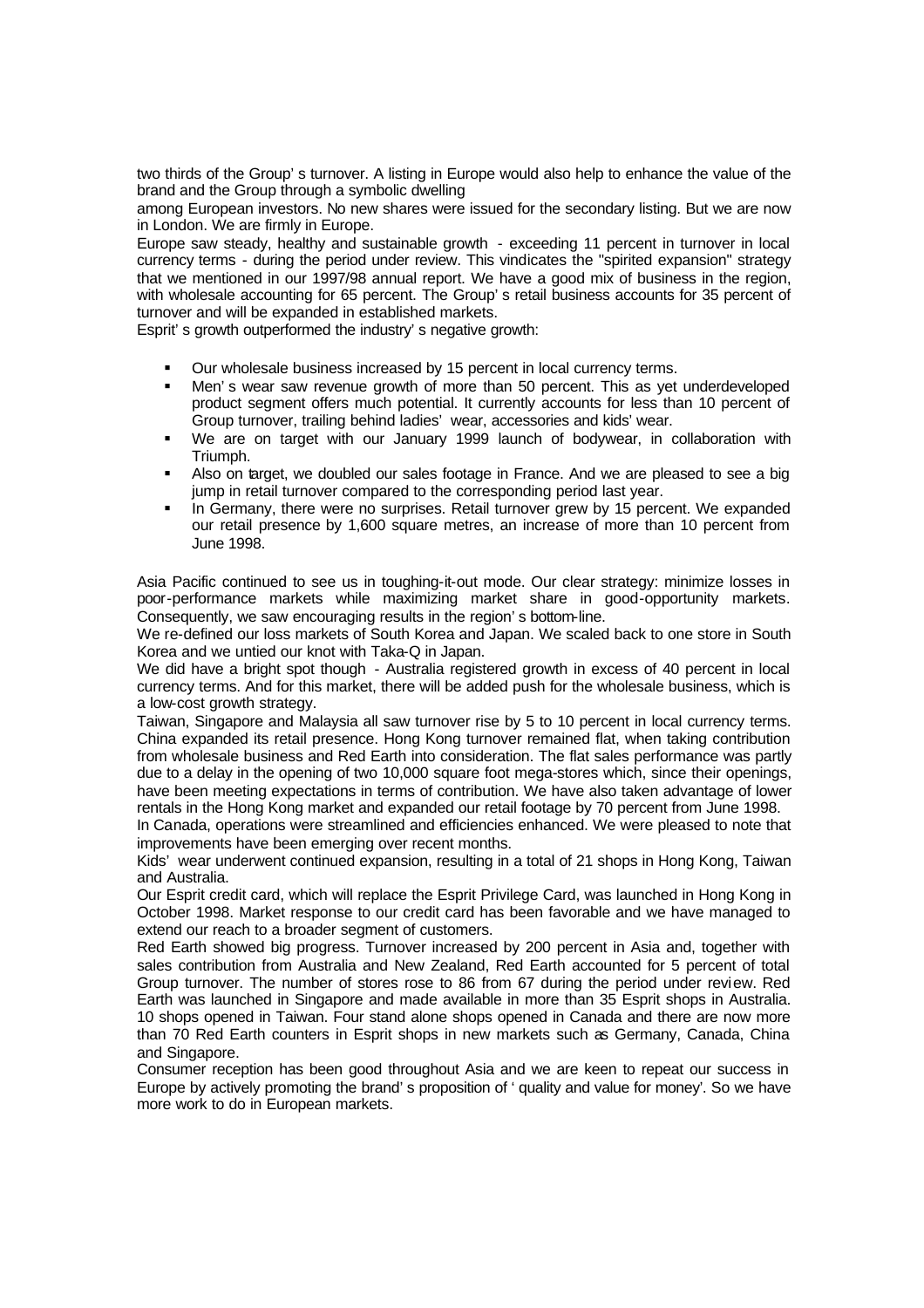Red Earth's contribution to Group turnover is still relatively small but this will change. The Red Earth story is unfolding. The brand is definitely leaping ahead and must be watched.

## building into the future

Esprit is financially sound and prudent and we intend to keep it that way. Despite business expansion on many fronts, we maintained a healthy cash reserve of approximately HK\$494 million as at December 31, 1998 and our bank borrowings-to-equity ratio stands at 48 percent. This will allow for much impetus in the further building of our global business.

More can be better. So we're building more product lines, more stores and more licensing alliances. We're global and we're building.

Looking ahead, many possibilities jump at us but we will be selective and prudent, focusing primarily on wholesale business and economies of scale in existing markets:

- ß European growth will continue. Our intimate apparel line, EDC line and Collection are all part of the mix. Men's wear, which saw double-digit growth, will be given more momentum. Further efficiencies will impact positively on our bottom-line. And we will continue to boost our image. For instance, a 2,000 square metre mega-store has been identified in St?ttgart, Germany. Scheduled to open in September 1999, this mega-store will be the first to offer the full range of exciting products, including eyewear, jewellery, timewear and House products.
- **B** Asia, where markets are still rough, we are constantly seeking and capitalizing on opportunities - especially those that are recession-generated such as extraordinarily low rentals for the choicest retail locations. "The right store at the right price" is an unbeatable combination in our industry. So we have added 70 percent and continue to increase our sales footage in Hong Kong while our new mega-store at Festival Walk in Kowloon Tong has become another experience that customers enjoy. Second, gaining market share with aggressive marketing and new product lines is another prong of our strategy for Asia. This is again an opportunity-driven approach. With the combination of prime retail locations, marketing and the right products, we will be more than ready when the upturn comes.
- ß Australia and Taiwan offer more double-digit growth potential. We intend to expand our wholesale footage in Australia; and for Taiwan, we will open more mega-stores and further promote kids' wear.
- The Red Earth story continues to unfold as the brand goes global. This low-cost highmargin business attracts the right customers again and again.
- ß Our licensing alliances should spell fresh success. And we're still exploring and responding to other licensing possibilities so as to realize and maximize the strong consumer franchise offered by our well-embraced brand. For instance, House, a new product line that is targeted to hit the shops in March 1999, has already been wellreceived at European trade fairs. Besides, we are actively looking for licensing partners in Japan.

On the Y2K compliance project, over 85 percent of our program has already been completed and tested and we expect our critical systems to be Y2K-compliant by June 1999.

As was the case last year, we remain encouraged and, at times, even buoyant. We are managing a global business, an ever-growing one. So there is much that needs doing and much that can be done. Our balance sheet remains strong. Our focus remains clear. And, we are listed on the London Stock Exchange.

We hope you share our confidence.

#### PURCHASE, SALE OR REDEMPTION OF OWN SHARES

During the period under review, there was no purchase, sale or redemption by the Company or any of its subsidiaries of the Company's shares.